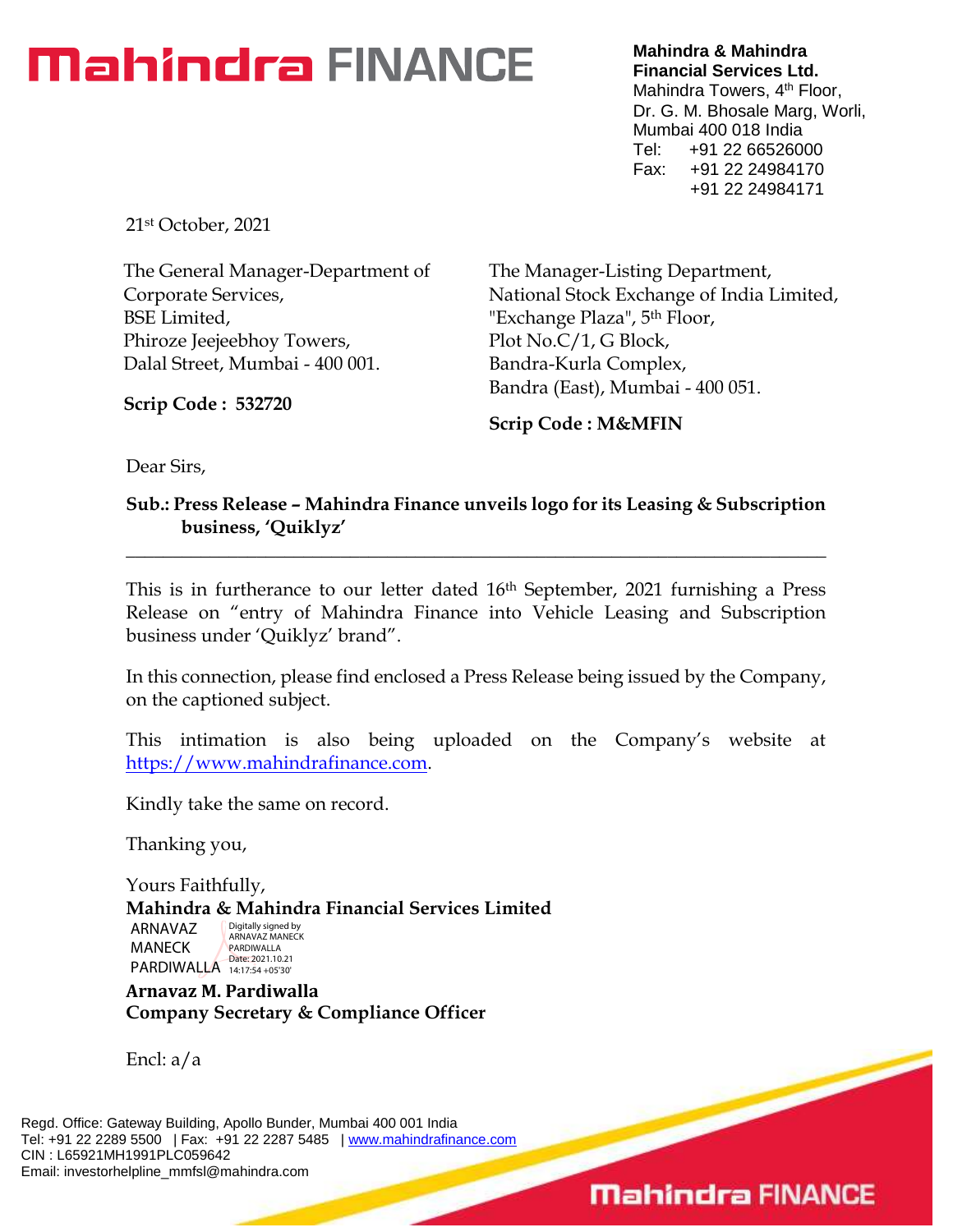

**PRESS RELEASE**

### **Mahindra Finance unveils logo for its Leasing & Subscription business, 'Quiklyz'**

- Quiklyz logo represent dynamism and adaptiveness to create a distinct identity for the brand
- Brand to cater to individual and corporate consumers

**Mumbai, October 21, 2021**: Mahindra & Mahindra Financial Services Limited (MMFSL/Mahindra Finance), part of the Mahindra Group, today unveiled the brand logo for '**Quiklyz' - its Leasing and Subscription business.** The Company had announced the brand name **'Quiklyz'** last month, denoting the changing mindset on mobility, especially with millennial-minded consumers and new-age corporates.

The emblem in the logo is **Q for Quiklyz**, bringing the brand name to the forefront thereby increasing brand recall. Spokes have been added to the 'Q' which makes it look like a steering wheel that cues the category. The logo expresses that the consumer is in the driver's seat, giving them the power to drive their path towards a new experience.

Speaking on the release of logo of Quiklyz, **Turra Mohammed, SVP & Head, Leasing & Subscription, Mahindra Finance mentioned,** "Quiklyz as an offering has been conceived keeping in mind the millennial mindset consumer and new-age corporates who prefers experiences over the hassles of ownership. As a brand, it is reflective of the changing consumer belief - that new is better and simple is smart. Being a digital born brand, convenience, agility and responsiveness are embedded into its DNA".

The brand identity has been designed to reflect all of the above traits. The wordmark is deliberately written in lowercase – to exude a casual and approachable vibe, welcoming and encouraging all to explore the offering like never-before.

The defining color is a calming yet vibrant blue with a gradient that suggests dynamism and adaptiveness - in line with the offering that is relevant, flexible, agile and responsive. Blue is also a universal color for trust and stability – qualities that customers can come to expect from Quiklyz.

The name 'Quiklyz' denotes an aspirational mindset of ensuring hassle free vehicle usership to its consumers. The objective for 'Quiklyz' is to build a nimble model with very high asset quality. This also gives the brand a springboard to launch similar products in semi-urban and rural markets in times to come.

Mahindra Finance and Mahindra Group ecosystems would give an edge to 'Quiklyz' with the business utilizing all common infrastructure of Mahindra Finance.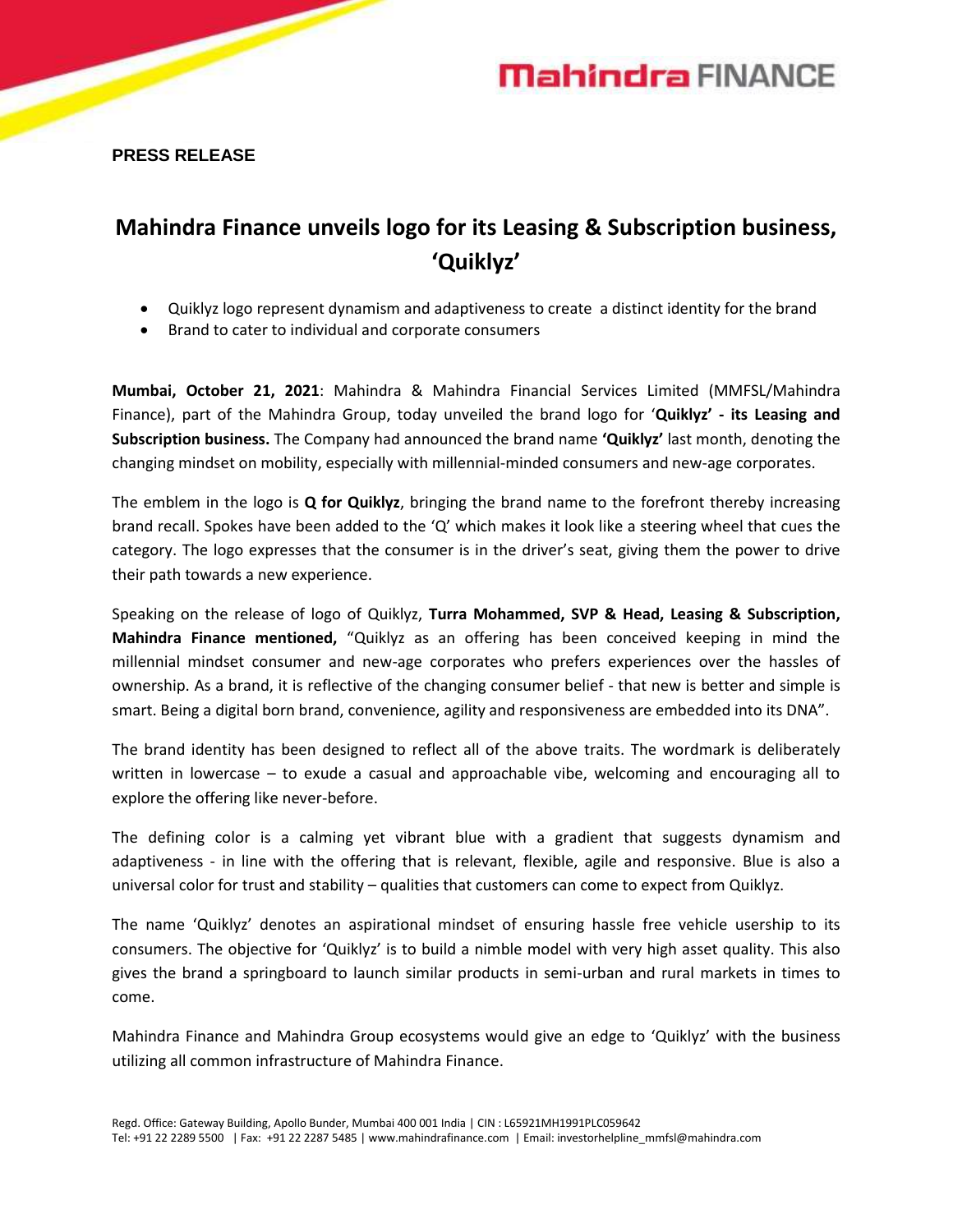# **Mahindra FINANCE**

#### **About Mahindra & Mahindra Financial Services Limited**

Mahindra & Mahindra Financial Services Limited (Mahindra Finance), part of the Mahindra Group, is one of India's leading non-banking finance companies. Focused on the rural and semi-urban sector, the Company has over 7.3 Million customers and has an AUM of over USD 11 Billion. The Company is a leading vehicle and tractor financier, provides loans to SMEs and also offers fixed deposits. The Company has 1,388 offices and reaches out to customers spread over 3,80,000 villages and 7,000 towns across the country.

Mahindra Finance has been ranked 54<sup>th</sup> among India's Best Companies to Work 2021 by Great Place to Work Institute.

Mahindra Insurance Brokers Limited (MIBL), the Company's Insurance Broking subsidiary is a licensed Composite Broker providing Direct and Reinsurance broking services.

Mahindra Rural Housing Finance Limited (MRHFL) a subsidiary of Mahindra Finance provides loans for purchase, renovation, construction of houses to individuals in the rural and semi-urban areas of the country.

Mahindra Finance CSR Foundation is a wholly-owned subsidiary company, under the provisions of section 8 of the Companies Act, 2013 for undertaking the CSR activities of the Company and its subsidiaries.

Mahindra Manulife Investment Management Private Limited (formerly known as Mahindra Asset Management Company Private Limited) acts as the Investment Manager of Mahindra Manulife Mutual Fund (formerly known as Mahindra Mutual Fund). On 29<sup>th</sup> April, 2020 Mahindra Finance divested 49% stake in its wholly-owned subsidiary, Mahindra Manulife Investment Management Private Limited to Manulife Investment Management (Singapore) Pte. Ltd., to form a 51:49 joint venture.

Mahindra Manulife Trustee Private Limited (MMTPL), (formerly known as Mahindra Trustee Company Private Limited) acts as a Trustee to Mahindra Manulife Mutual Fund (formerly known as Mahindra Mutual Fund). On 29th April, 2020 Mahindra Finance divested 49% stake in its wholly-owned subsidiary, Mahindra Manulife Trustee Private Limited to Manulife Investment Management (Singapore) Pte. Ltd. to form a 51:49 joint venture.

The Company has a Joint Venture in the US, Mahindra Finance USA LLC, in partnership with De Lage Landen, a subsidiary of Rabo Bank, for financing Mahindra vehicles in the US.

Ideal Finance Limited (Ideal Finance) is a subsidiary of the Company in Sri Lanka, in which the Company owns 58.2% stake. Ideal Finance focuses on providing a diversified suite of financial services to the Sri Lankan market.